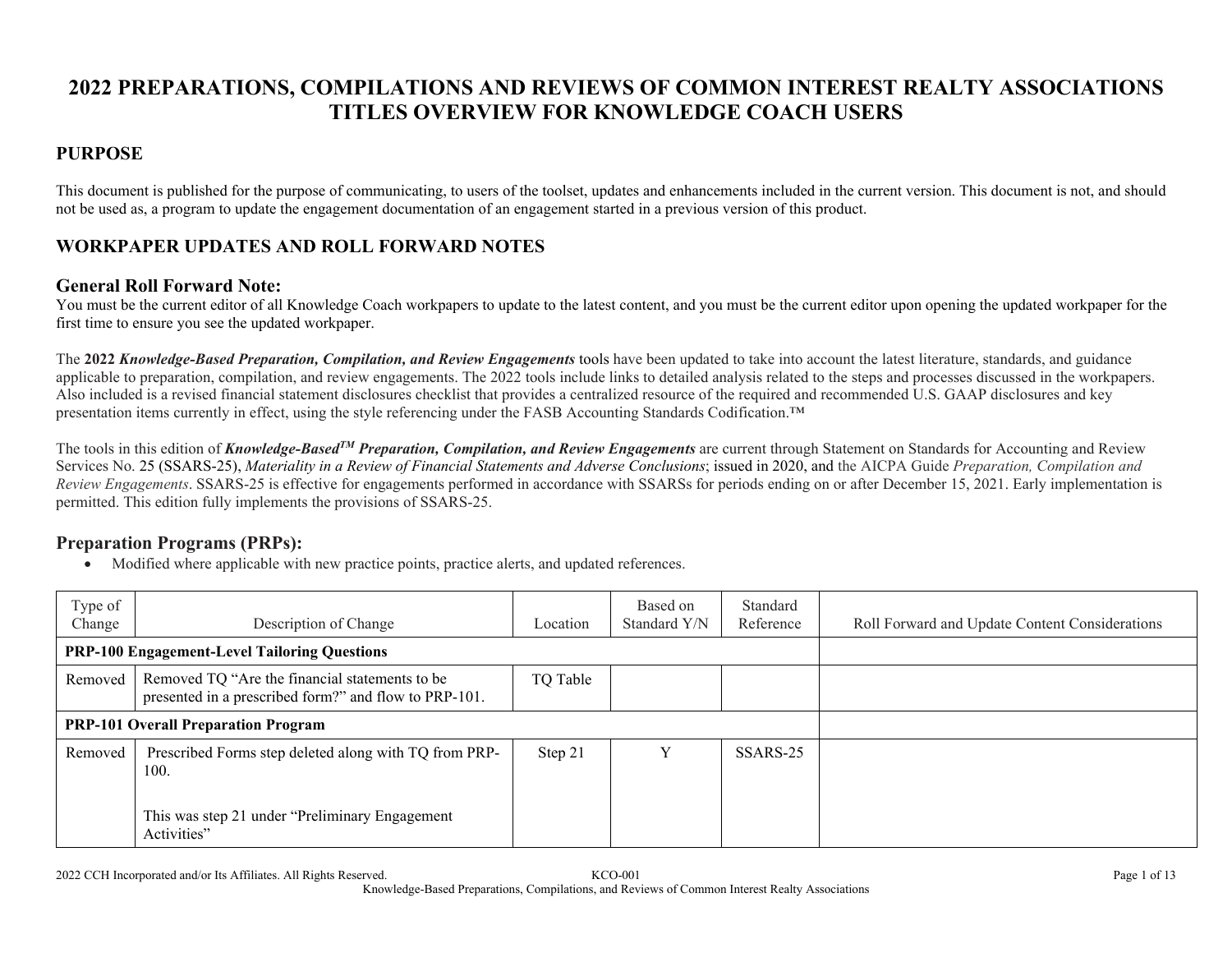| Type of<br>Change | Description of Change                                                                                                       | Location | Based on<br>Standard Y/N | Standard<br>Reference | Roll Forward and Update Content Considerations                             |
|-------------------|-----------------------------------------------------------------------------------------------------------------------------|----------|--------------------------|-----------------------|----------------------------------------------------------------------------|
|                   | PRP-201 Pre-Preparation Program: Procedures Performed Prior to a Preparation Engagement                                     |          |                          |                       |                                                                            |
| Modify            | Modified step, 7(d) under Interest-Bearing Liabilities as<br>follows:                                                       |          |                          |                       | Step will retain on roll forward if user selects to keep all<br>responses. |
|                   | Whether leases have been evaluated and properly<br>classified.                                                              |          |                          |                       |                                                                            |
| Modify            | Modified step, 9(b) under Operating Accounts as follows:                                                                    |          |                          |                       | Step will retain on roll forward if user selects to keep all<br>responses. |
|                   | Whether operating lease amounts are being recognized in<br>accordance with the applicable financial reporting<br>framework. |          |                          |                       |                                                                            |

## **Compilation Programs (CMPs):**

| Type of<br>Change | Description of Change                                                                                                                                                                                                                                                                                                                                                                                                                     | Location | Based on<br>Standard Y/N | Standard<br>Reference | Roll Forward and Update Content Considerations                             |
|-------------------|-------------------------------------------------------------------------------------------------------------------------------------------------------------------------------------------------------------------------------------------------------------------------------------------------------------------------------------------------------------------------------------------------------------------------------------------|----------|--------------------------|-----------------------|----------------------------------------------------------------------------|
|                   | <b>CMP-100 Engagement-Level Tailoring Questions</b>                                                                                                                                                                                                                                                                                                                                                                                       |          |                          |                       |                                                                            |
| Removed           | Removed TQ "Are the financial statements to be<br>presented in a prescribed form?" and flow to CMP-101.                                                                                                                                                                                                                                                                                                                                   | TQ Table |                          |                       |                                                                            |
|                   | <b>CMP-101 Overall Compilation Program</b>                                                                                                                                                                                                                                                                                                                                                                                                |          |                          |                       |                                                                            |
| Modified          | Modified step 10 under "Preliminary Engagement<br>Activities" as follows:<br>Establish and document, in the form of an<br>engagement letter signed by both the accountant and<br>either management or those charged with<br>governance, as appropriate, the accountant's<br>understanding with management and, if applicable,<br>those charged with governance regarding the<br>services to be performed on the engagement,<br>including: | Step 10  | Y                        | SSARS-25              | Step will retain on roll forward if user selects to keep all<br>responses. |
|                   | A description of the objectives of the<br>a.<br>engagement;                                                                                                                                                                                                                                                                                                                                                                               |          |                          |                       |                                                                            |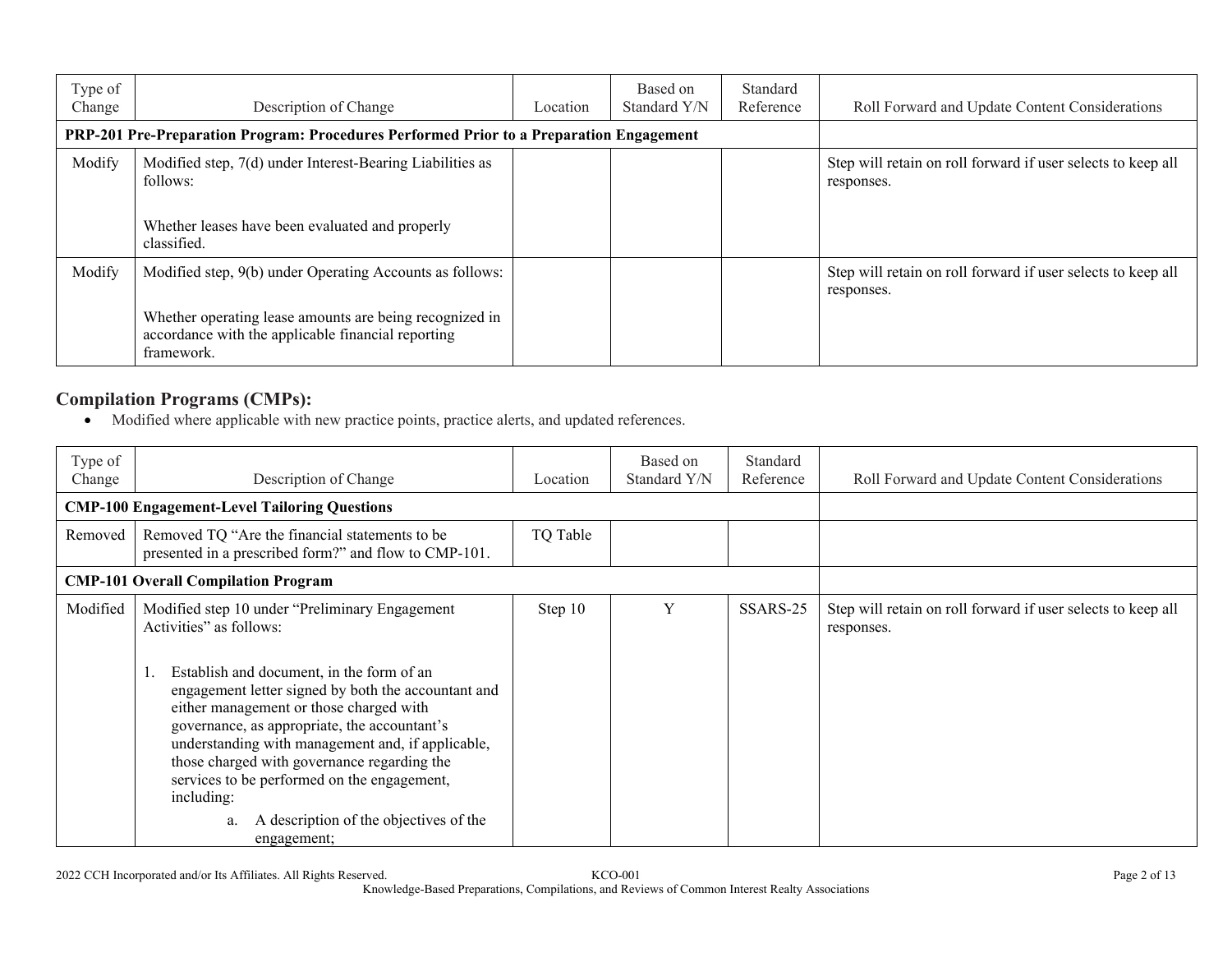| Type of<br>Change |          | Description of Change                                                                                                                                                                                                 | Location | Based on<br>Standard Y/N | Standard<br>Reference | Roll Forward and Update Content Considerations |
|-------------------|----------|-----------------------------------------------------------------------------------------------------------------------------------------------------------------------------------------------------------------------|----------|--------------------------|-----------------------|------------------------------------------------|
|                   |          | b. Management's responsibilities:                                                                                                                                                                                     |          |                          |                       |                                                |
|                   | i.       | For the selection of the financial reporting<br>framework to be applied in the preparation<br>of the financial statements;                                                                                            |          |                          |                       |                                                |
|                   | ii.      | For the design, implementation, and<br>maintenance of internal control relevant to<br>the preparation and fair presentation of the<br>financial statements that are free from<br>misstatements due to error or fraud; |          |                          |                       |                                                |
|                   | control. | Note: An acknowledgement of responsibility for<br>internal control relevant to reliable financial<br>reporting is not included when the accountant<br>decides to accept responsibility for such internal              |          |                          |                       |                                                |
|                   | i.       | For preventing and detecting fraud;                                                                                                                                                                                   |          |                          |                       |                                                |
|                   | ii.      | For compliance with applicable laws<br>and regulations;                                                                                                                                                               |          |                          |                       |                                                |
|                   | iii.     | For the accuracy and completeness of the<br>records, documents, explanations, and<br>other information provided by management<br>for the preparation of the financial<br>statements;                                  |          |                          |                       |                                                |
|                   | iii.     | For the preparation and fair presentation of<br>financial statements in accordance with the<br>applicable financial reporting framework,<br>including all appropriate informative<br>disclosures; and                 |          |                          |                       |                                                |
|                   | iv.      | To include the accountant's compilation<br>report in any document containing financial<br>statements that indicate that a compilation<br>has been performed by the accountant;                                        |          |                          |                       |                                                |
|                   | c.       | The accountant's responsibilities;<br>The limitations of a compilation<br>d.<br>engagement;                                                                                                                           |          |                          |                       |                                                |
|                   |          | Identification of the financial reporting<br>e.<br>framework to be applied to the<br>preparation of the financial statements;<br>and                                                                                  |          |                          |                       |                                                |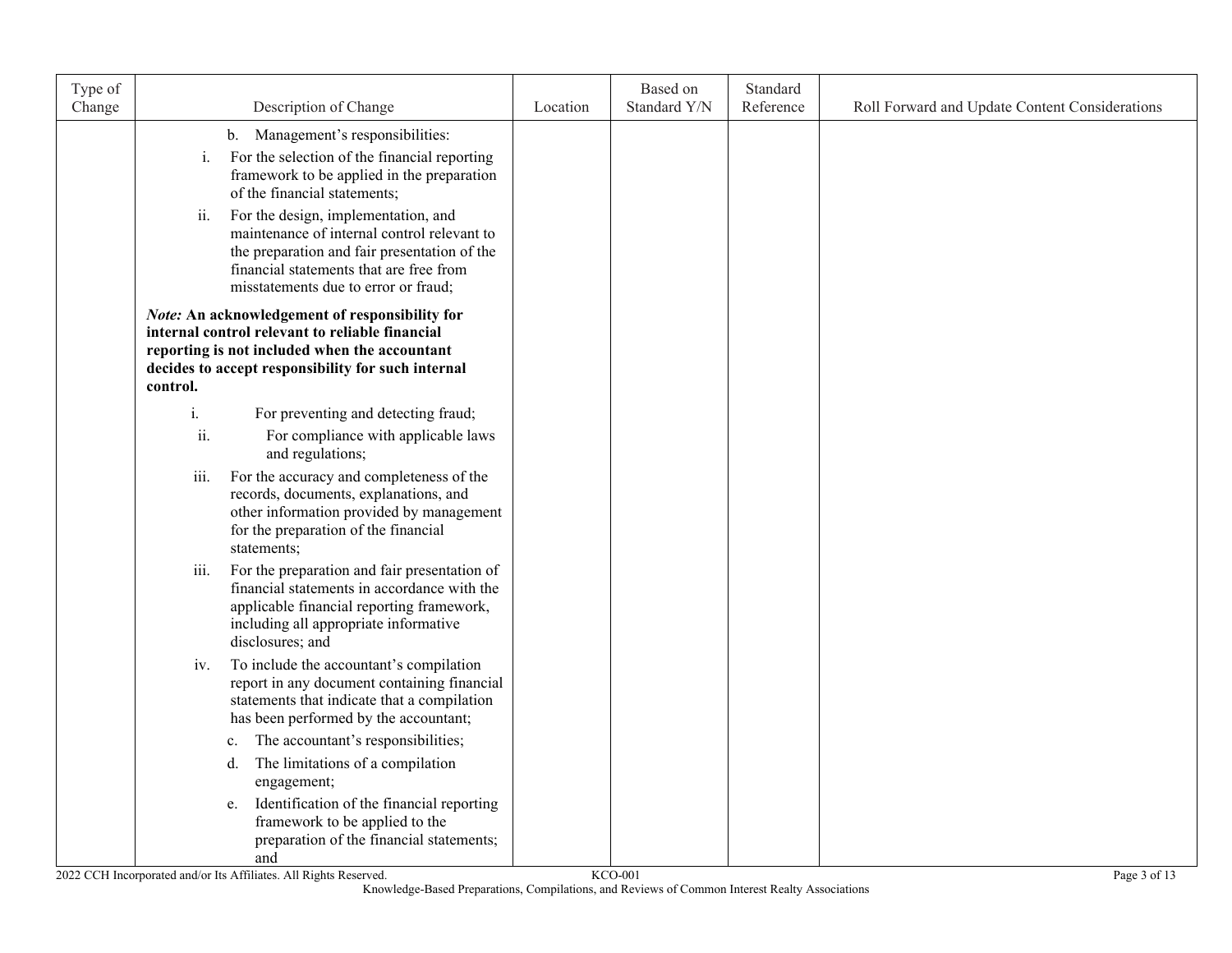| Type of<br>Change | Description of Change                                                                                                                                                                                                                                                                                                                                                                                                                                                                                                                                                                                                                                                                                                                                                                                                                                                                                                                                                                                                                                                                                                                                      | Location | Based on<br>Standard Y/N | Standard<br>Reference | Roll Forward and Update Content Considerations                             |
|-------------------|------------------------------------------------------------------------------------------------------------------------------------------------------------------------------------------------------------------------------------------------------------------------------------------------------------------------------------------------------------------------------------------------------------------------------------------------------------------------------------------------------------------------------------------------------------------------------------------------------------------------------------------------------------------------------------------------------------------------------------------------------------------------------------------------------------------------------------------------------------------------------------------------------------------------------------------------------------------------------------------------------------------------------------------------------------------------------------------------------------------------------------------------------------|----------|--------------------------|-----------------------|----------------------------------------------------------------------------|
|                   | f.<br>The expected form and content of the<br>accountant's compilation report<br>indicating that circumstances may arise<br>in which it is necessary for us to<br>modify our report or withdraw from the<br>engagement.                                                                                                                                                                                                                                                                                                                                                                                                                                                                                                                                                                                                                                                                                                                                                                                                                                                                                                                                    |          |                          |                       |                                                                            |
| Modified          | Modified step 11 under "Preliminary Engagement<br>Activities" as follows:                                                                                                                                                                                                                                                                                                                                                                                                                                                                                                                                                                                                                                                                                                                                                                                                                                                                                                                                                                                                                                                                                  | Step 11  | $\mathbf Y$              | SSARS-25              | Step will retain on roll forward if user selects to keep all<br>responses. |
|                   | 1. If the engagement letter is between the<br>accountant and exclusively those charged with<br>governance, obtain a letter from management<br>indicating that it acknowledges and understands<br>its responsibilities:<br>a. For the selection of the financial<br>reporting framework to be applied in<br>the preparation of the financial<br>statements;<br>For the preparation and fair<br>$\mathbf{b}$ .<br>presentation of financial statements in<br>accordance with the applicable<br>financial reporting framework,<br>including all appropriate informative<br>disclosures;<br>For the design, implementation, and<br>c.<br>maintenance of internal control relevant<br>to the preparation and fair presentation<br>of the financial statements that are free<br>from misstatements due to error or<br>fraud, unless the accountant has<br>decided to take responsibility for such<br>internal control;<br>For preventing and detecting fraud;<br>d.<br>For compliance with applicable laws<br>e.<br>and regulations;<br>For the accuracy and completeness of<br>g.<br>the records, documents, explanations,<br>and other information provided by |          |                          |                       |                                                                            |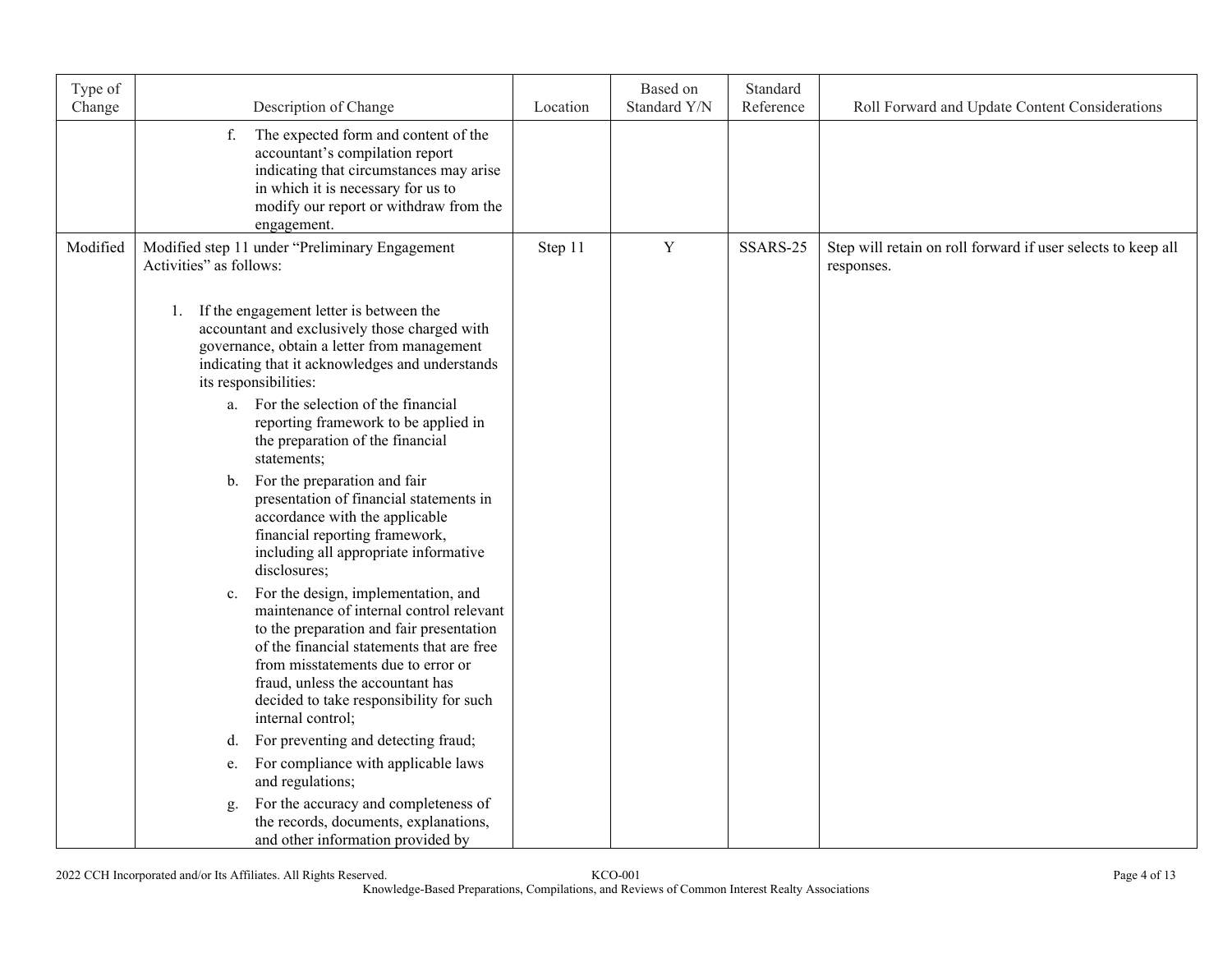| Type of  |                                                                                                                                                                                                                                                                                                                                                                                                                                                                                                                          |                  | Based on<br>Standard Y/N | Standard<br>Reference |                                                                            |
|----------|--------------------------------------------------------------------------------------------------------------------------------------------------------------------------------------------------------------------------------------------------------------------------------------------------------------------------------------------------------------------------------------------------------------------------------------------------------------------------------------------------------------------------|------------------|--------------------------|-----------------------|----------------------------------------------------------------------------|
| Change   | Description of Change                                                                                                                                                                                                                                                                                                                                                                                                                                                                                                    | Location         |                          |                       | Roll Forward and Update Content Considerations                             |
|          | management for the preparation of the<br>financial statements; and                                                                                                                                                                                                                                                                                                                                                                                                                                                       |                  |                          |                       |                                                                            |
|          | h. To provide:                                                                                                                                                                                                                                                                                                                                                                                                                                                                                                           |                  |                          |                       |                                                                            |
|          | Access to all information of which you are<br>i.<br>aware is relevant to the preparation and<br>presentation of the financial statements,<br>such as records, documentation, and other<br>matters;                                                                                                                                                                                                                                                                                                                       |                  |                          |                       |                                                                            |
|          | ii.<br>Additional information that we may request<br>from you for the purpose of the compilation<br>engagement; and                                                                                                                                                                                                                                                                                                                                                                                                      |                  |                          |                       |                                                                            |
|          | iii. Unrestricted access to persons within the<br>entity of whom we determine it necessary to<br>make inquiries.                                                                                                                                                                                                                                                                                                                                                                                                         |                  |                          |                       |                                                                            |
| Modified | Modified step 12 under "Preliminary Engagement<br>Activities" as follows:                                                                                                                                                                                                                                                                                                                                                                                                                                                | Step 12          | Y                        | SSARS-25              | Step will retain on roll forward if user selects to keep all<br>responses. |
|          | If we do not intend to use one of the illustrative example<br>engagements letters provided, include in the<br>understanding with the client an indication that we will<br>issue an accountant's compilation report in accordance<br>with Statements on Standards for Accounting and<br>Review Services (SSARS) issued by the American<br>Institute of Certified Public Accountants (AICPA). Also:<br>The understanding should indicate the<br>a.<br>expected form and content of the<br>accountant's compilation report. |                  |                          |                       |                                                                            |
|          | The understanding should indicate that<br>b.<br>circumstances may arise in which it is<br>necessary for us to modify our report or<br>withdraw from the engagement.                                                                                                                                                                                                                                                                                                                                                      |                  |                          |                       |                                                                            |
| Modified | Modified step 13 under "Preliminary Engagement<br>Activities" as follows:                                                                                                                                                                                                                                                                                                                                                                                                                                                | Substep<br>13(3) | Y                        | SSARS-25              | Step will retain on roll forward if user selects to keep all<br>responses. |
|          | (1) Designing, implementing, and maintaining<br>internal control relevant to the preparation<br>and fair presentation of financial statements                                                                                                                                                                                                                                                                                                                                                                            |                  |                          |                       |                                                                            |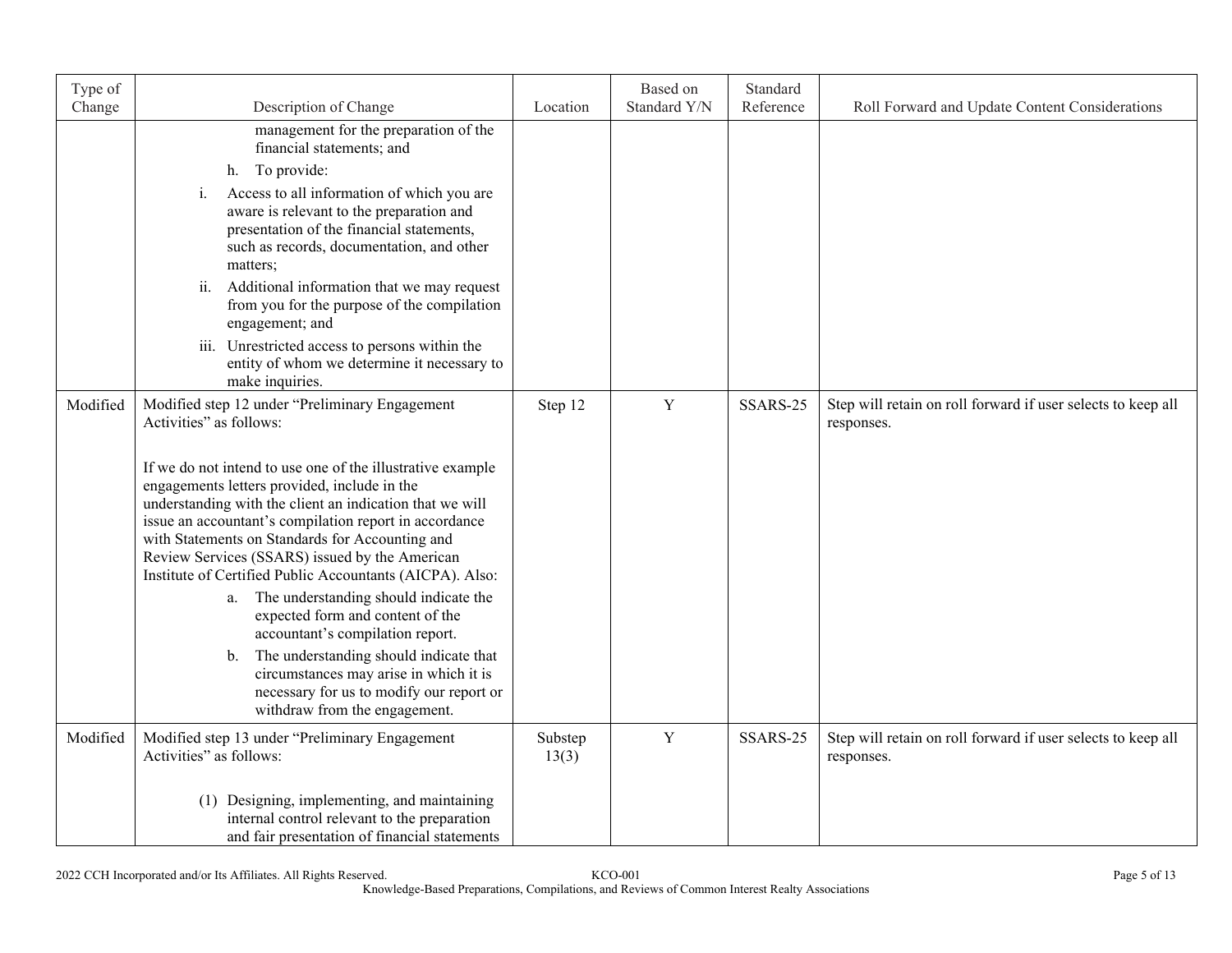| Type of<br>Change | Description of Change                                                                                                                                                                                                                             | Location | Based on<br>Standard Y/N | Standard<br>Reference | Roll Forward and Update Content Considerations                             |
|-------------------|---------------------------------------------------------------------------------------------------------------------------------------------------------------------------------------------------------------------------------------------------|----------|--------------------------|-----------------------|----------------------------------------------------------------------------|
|                   | that are free form misstatements due to<br>error or fraud.                                                                                                                                                                                        |          |                          |                       |                                                                            |
|                   | Note: If this engagement is for the compilation<br>of a specified element, account, or item of a<br>financial statement or of pro forma financial<br>information, there should be no reference to<br>financial statements:                        |          |                          |                       |                                                                            |
|                   | "Designing, implementing, and maintaining<br>internal control relevant to the preparation and<br>fair presentation of the financial information."                                                                                                 |          |                          |                       |                                                                            |
| Removed           | Prescribed Forms step deleted along with TQ from CMP-<br>100.                                                                                                                                                                                     | Step 19  | $\mathbf Y$              | SSARS-25              |                                                                            |
|                   | This was step 23 under "Preliminary Engagement<br>Activities"                                                                                                                                                                                     |          |                          |                       |                                                                            |
| Modified          | Modified step 5 under "Performing Compilation<br>Procedures" as follows:                                                                                                                                                                          | Step 5   | Y                        | SSARS-25              | Step will reset on roll forward due to content changes.                    |
|                   | Consider materiality for the purpose of identifying an<br>obvious material misstatement or a departure from the<br>applicable financial reporting framework (including<br>inadequate disclosure) that is material to the financial<br>statements. |          |                          |                       |                                                                            |
|                   | <b>CMP-201 Pre-Compilation Program: Procedures Performed Prior to a Compilation Engagement</b>                                                                                                                                                    |          |                          |                       |                                                                            |
| Modify            | Modified step, 7(d) under Interest-Bearing Liabilities as<br>follows:                                                                                                                                                                             |          |                          |                       | Step will retain on roll forward if user selects to keep all<br>responses. |
|                   | Whether leases have been evaluated and classified<br>appropriately.                                                                                                                                                                               |          |                          |                       |                                                                            |
| Modify            | Modified step, 9(b) under Operating Accounts as follows:                                                                                                                                                                                          |          |                          |                       | Step will retain on roll forward if user selects to keep all<br>responses. |
|                   | Whether operating lease amounts are being recognized in<br>accordance with the applicable financial reporting<br>framework.                                                                                                                       |          |                          |                       |                                                                            |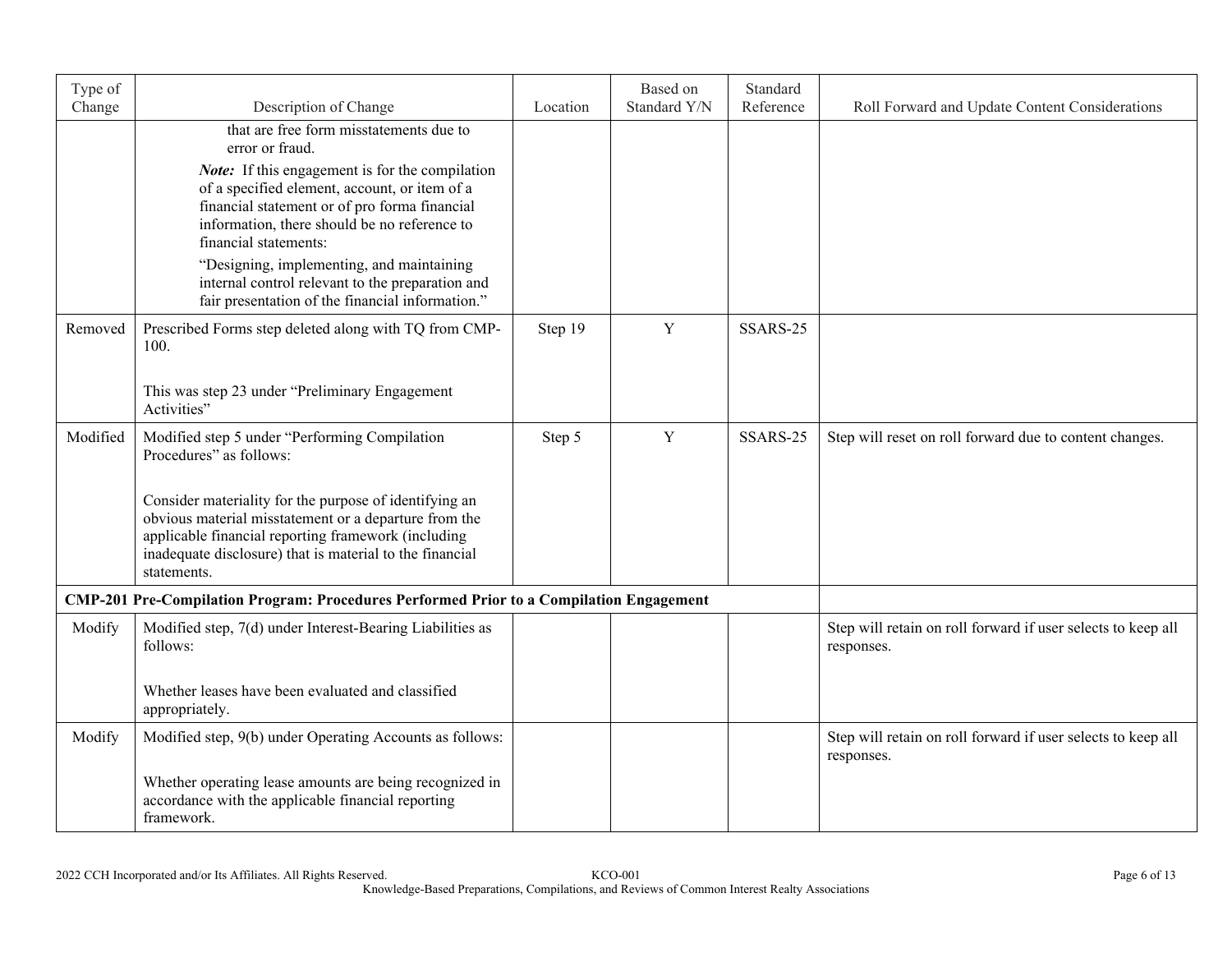## **Review Programs (REVs)**

|                       | Description of Change                                                                                                                                                                                                                                                                                                                                                               | Location              | Based on<br>Standard Y/N | Standard<br>Reference | Roll Forward and Update Content Considerations                             |
|-----------------------|-------------------------------------------------------------------------------------------------------------------------------------------------------------------------------------------------------------------------------------------------------------------------------------------------------------------------------------------------------------------------------------|-----------------------|--------------------------|-----------------------|----------------------------------------------------------------------------|
|                       | <b>REV-101 Overall Review Program</b>                                                                                                                                                                                                                                                                                                                                               |                       |                          |                       |                                                                            |
| Modify                | Modified steps 10f., 12i. under "Preliminary Engagement<br>Activities" as follows:                                                                                                                                                                                                                                                                                                  | Substep<br>10f., 12i. | $\mathbf Y$              | SSARS-25              | Steps will reset on roll forward due to content changes.                   |
|                       | The expected form and content of the accountant's<br>review report indicating that there may be circumstances<br>under which it is necessary for us to report known<br>departures from accounting principles generally accepted<br>in the United States of America, add an emphasis-of-<br>matter or other-matter paragraph(s), or withdraw from the<br>engagement.                 |                       |                          |                       |                                                                            |
| Modify                | Modified step 12b under "Performing Review<br>Procedures" as follows:<br>Comply with the requirements or financial reporting<br>provisions of a contract or governmental regulatory<br>agency to whose jurisdiction the entity is subject (specify<br>name of contract or governmental regulatory agency<br>below)"                                                                 | Substep<br>$12b$ .    | $\mathbf Y$              | SSARS-25              | Step will retain on roll forward if user selects to keep all<br>responses. |
| New Step              | New step 17 under "Performing Review Procedures" as<br>follows:<br>Determine that each analytical procedures to be<br>performed is suitable and consider the reliability of data<br>from which the accountant's expectation of recorded<br>amounts or ratios is developed — taking into account the<br>source, comparability, and nature and relevance of<br>information available. | Step 18               | Y                        | <b>AICPA</b><br>Guide |                                                                            |
| <b>New</b><br>Substep | New substep 19e. under "Performing Review<br>Procedures" as follows:                                                                                                                                                                                                                                                                                                                | Substep<br>19d.       | Y                        | <b>AICPA</b><br>Guide |                                                                            |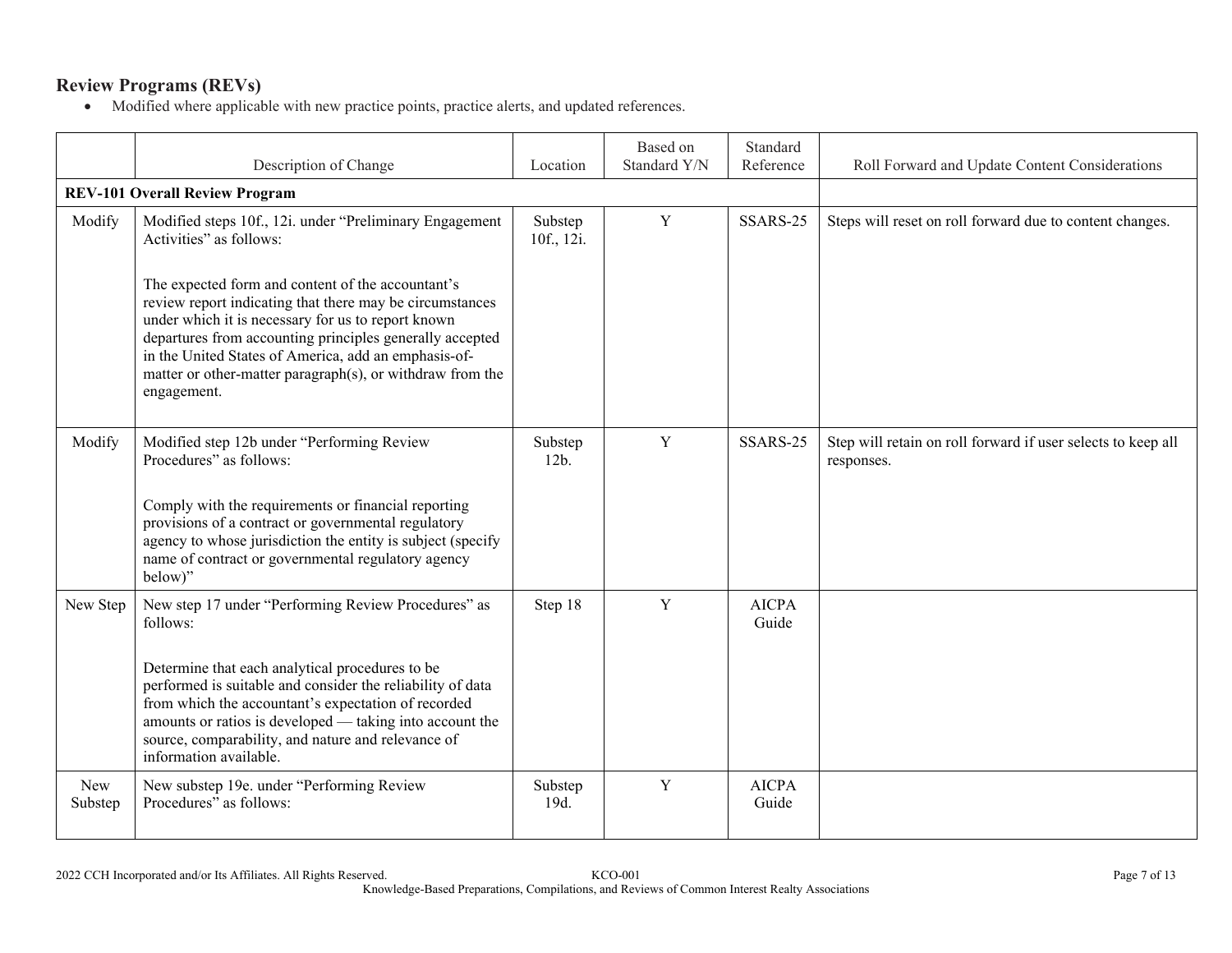|        |                                                                                                                                                                                                                                                                                                                                            |          | Based on     | Standard  |                                                                            |
|--------|--------------------------------------------------------------------------------------------------------------------------------------------------------------------------------------------------------------------------------------------------------------------------------------------------------------------------------------------|----------|--------------|-----------|----------------------------------------------------------------------------|
|        | Description of Change                                                                                                                                                                                                                                                                                                                      | Location | Standard Y/N | Reference | Roll Forward and Update Content Considerations                             |
|        | Comparing disaggregated revenue data, as applicable,<br>such as by sub-period, product line, operating segment or<br>location.                                                                                                                                                                                                             |          |              |           |                                                                            |
|        | REV-201 Pre-Review Program: Procedures Performed Prior to a Review Engagement                                                                                                                                                                                                                                                              |          |              |           |                                                                            |
| Modify | Modified step, 7(d) under Interest-Bearing Liabilities as<br>follows:                                                                                                                                                                                                                                                                      |          |              |           | Step will retain on roll forward if user selects to keep all<br>responses. |
|        | Whether leases have been evaluated and classified<br>appropriately.                                                                                                                                                                                                                                                                        |          |              |           |                                                                            |
|        | <b>REV-801 Review Program: Entity Inquiries</b>                                                                                                                                                                                                                                                                                            |          |              |           |                                                                            |
| Modify | Modified Step 2 under "General" as follows:<br>Does management have a process for determining that<br>significant accounting estimates including underlying                                                                                                                                                                                | Step 2   | $\mathbf Y$  | SSARS-25  | Step will retain on roll forward if user selects to keep all<br>responses. |
|        | assumptions are reasonable in the circumstances?                                                                                                                                                                                                                                                                                           |          |              |           |                                                                            |
| Modify | Modified Step 3 under "General" as follows:                                                                                                                                                                                                                                                                                                | Step 3   | N            |           | Step will reset on roll forward due to content changes.                    |
|        | Have there been any material transactions between or<br>among related parties and if so, are they properly<br>reflected in the financial statements? Identify (or<br>reference) related parties below:"                                                                                                                                    |          |              |           |                                                                            |
| Modify | Modified Step 38 under "General" as follows:                                                                                                                                                                                                                                                                                               | Step 38  | N            |           | Step will retain on roll forward if user selects to keep all<br>responses. |
|        | *Have actions taken at meetings of stockholders, board of<br>directors, committees of the board of directors, or<br>comparable meetings that may affect the financial<br>statements been appropriately reflected in the financial<br>statements (e.g., approval of officer compensation, loan<br>agreements, dividends, and dispositions)? |          |              |           |                                                                            |

### **Knowledge-Based Preparation Documents (KBPs)**

Modified where applicable with new practice points, practice alerts, and updated references.

#### **Knowledge-Based Compilation Documents (KBCs)**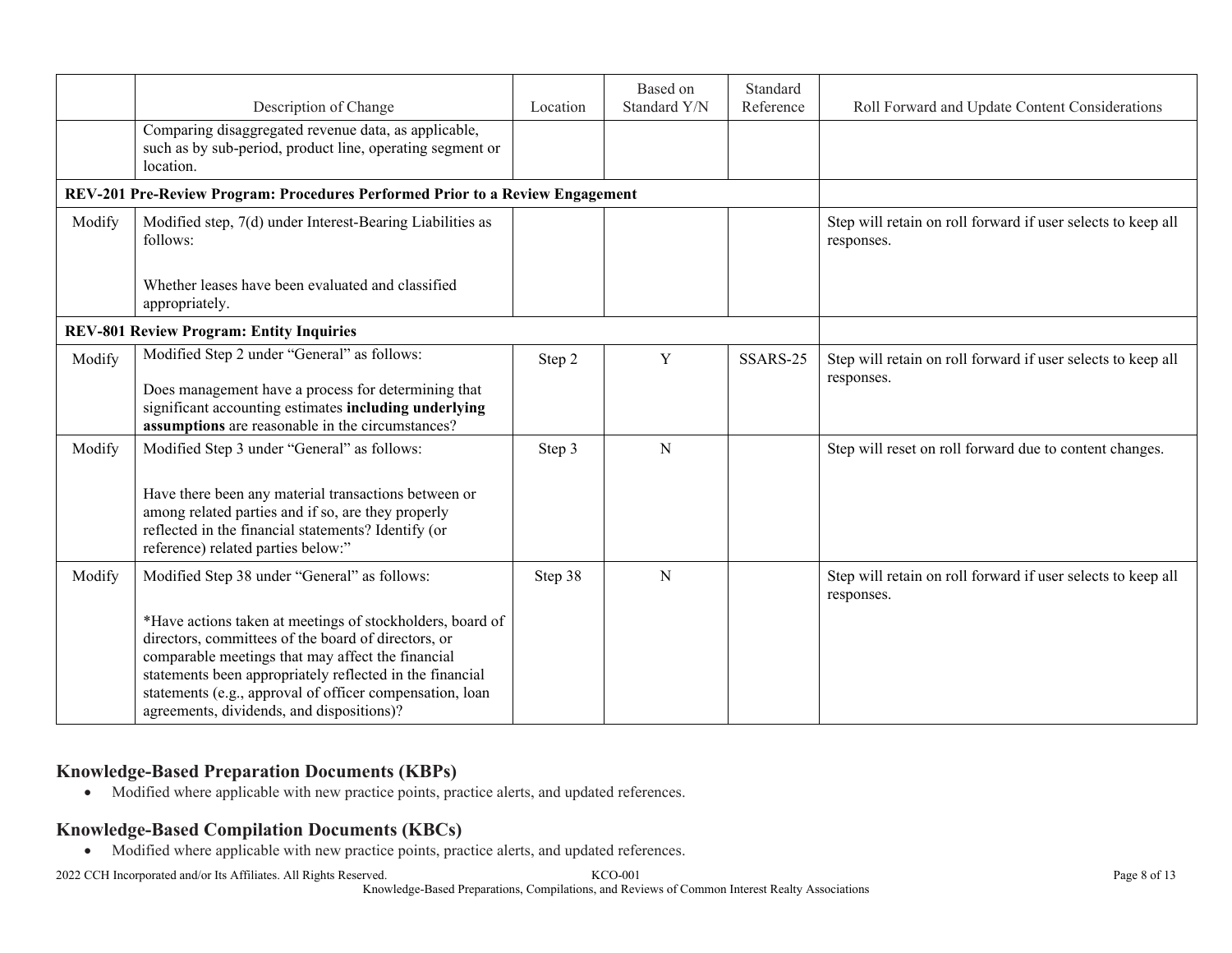### **Knowledge-Based Review Documents (KBRs)**

Modified where applicable with new practice points, practice alerts, and updated references.

| Type of<br>Change | Description of Change                                                   | Location                            | Based on<br>Standard Y/N | Standard<br>Reference | Roll Forward and Update Content Considerations |
|-------------------|-------------------------------------------------------------------------|-------------------------------------|--------------------------|-----------------------|------------------------------------------------|
|                   | <b>KBR-101 Information for Analytical Procedures</b>                    |                                     |                          |                       |                                                |
| New<br>Table      | Table Added to document consideration of disaggregated<br>revenue data. | Analytical<br>procedures<br>section |                          | <b>AICPA</b><br>Guide |                                                |

#### **Knowledge-Based Compilation and Review documents (KBCRs)**

#### **KBCR-901 - Checklists are current through March 31, 2022, including ASU 2021-10.**

**Reports (RPTs):** Reports have been modified and updated to reflect changes based on SSARS-25.

**Practice Aids (AIDs):** Practice Aids have been modified where applicable with updated and new Practice Points and Practice Alerts, and updated references.

- **AID-201, 202 Nonattest Services Independence Checklist** Added a new section "Leases Excluding Loans and Leases With Lending Institutions and added further notes about documentation in first step under "Section III: Threats to Independence and Safeguards"
- **AID-837 Variable Interest Entities: Suggested Procedures** Removed former step 13 and modified Step 15 for consistency with other KBA Programs; added Step 9 regarding controls for identifying VIE; Substep 17e regarding required disclosure about entity's involvement with legal entity under common control; minor wording changes.

**Correspondence documents (CORs):** Modified throughout with updated references and, where applicable, to reflect changes based on SSARS-25.

**NEW COR-222H Engagement Letter: Compilation of Financial Statements Prepared in Accordance with the Cash Basis of Accounting**

**Resource Documents (RESs):** Modified throughout with updated references and, where applicable, to reflect changes based on SSARS-25.

#### **In addition, forms and practice aids throughout have been updated, where applicable, to take into account:**

New literature, standards, and developments, reflected in the following current accounting and audit guidance:

- Statement on Standards for Accounting and Review Services No. 25 (SSARS-25), *Materiality in a Review of Financial Statements and Adverse Conclusions*;
- AICPA Guide Preparation, Compilation and Review Engagements;
- the revised AICPA Code of Professional Conduct (Code), including ET Section 1.295, Nonattest Services;
- AICPA Statement on Quality Control Standards No. 8 (QC Section 10), A Firm's System of Quality Control (Redrafted);
- AICPA Audit Risk Alert Developments in Preparation, Compilation, and Review Engagements —2017/18
- FASB Accounting Standards Codification through Accounting Standards Update No. 2021-10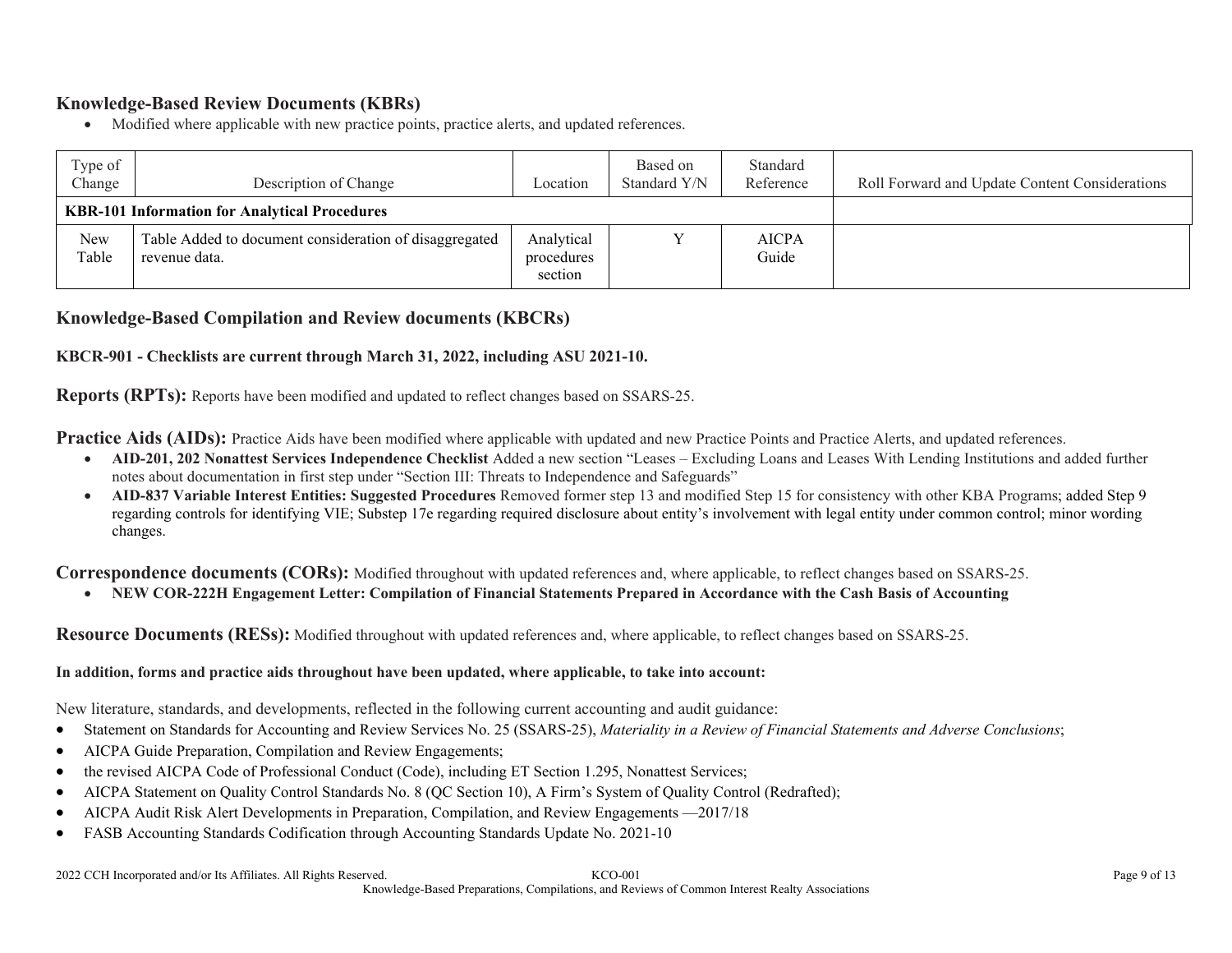Users of this content should consider guidance issued subsequent to these items to determine their effect on engagements covered by this product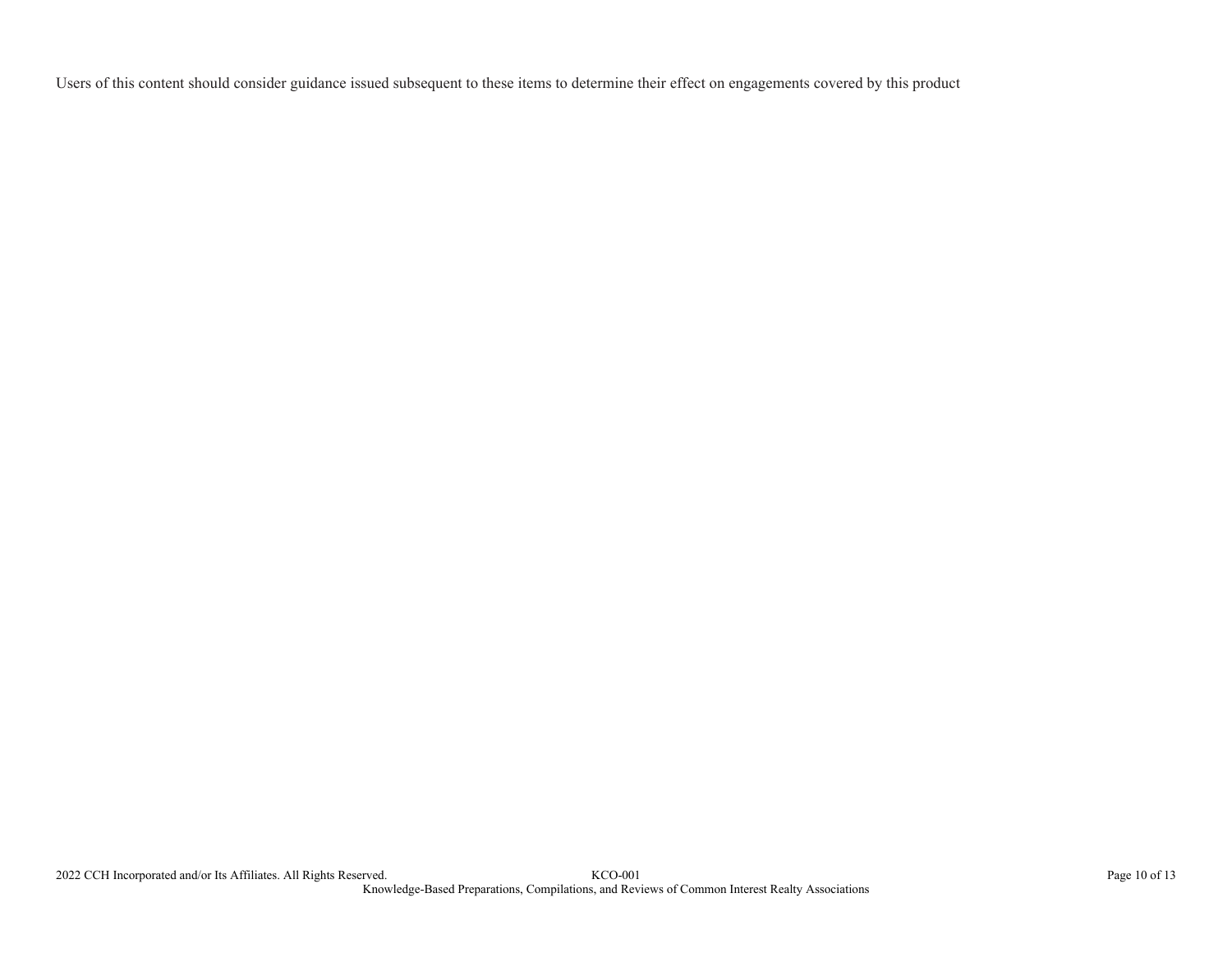## **RELATED AND FOUNDATIONS WORKPAPERS FOR THIS TITLE**

Related workpapers are Knowledge Coach Word workpapers where information flows in or out of tables within the workpaper. Some of these related workpapers are Foundation workpapers or associated workpapers.

Foundation Workpapers include most of the Communication Hub workpapers, which are central to the Knowledge-Based Audit Methodology used by the Knowledge Coach titles.

| Form No.       | Form Name                                                      | Foundation<br>Workpaper |
|----------------|----------------------------------------------------------------|-------------------------|
| <b>KBPs</b>    | KNOWLEDGE-BASED PREPARATION DOCUMENTS                          |                         |
| <b>KBP-101</b> | Preparation: Significant Matters                               | X                       |
| <b>KBP-201</b> | Preparation: Client/Engagement Acceptance and Continuance Form |                         |
| <b>KBP-902</b> | Preparation: Review and Approval Checklist                     |                         |
| <b>KBCs</b>    | KNOWLEDGE-BASED COMPILATION DOCUMENTS                          |                         |
| <b>KBC-101</b> | <b>Compilation: Significant Matters</b>                        | X                       |
| <b>KBC-201</b> | Compilation: Client/Engagement Acceptance and Continuance Form |                         |
| <b>KBC-902</b> | Compilation: Review and Approval Checklist                     |                         |
| <b>KBRs</b>    | KNOWLEDGE-BASED REVIEW DOCUMENTS                               |                         |
| <b>KBR-102</b> | <b>Review: Significant Matters</b>                             | X                       |
| <b>KBR-201</b> | Review: Client/Engagement Acceptance and Continuance Form      |                         |
| <b>KBR-902</b> | Review: Review and Approval Checklist                          |                         |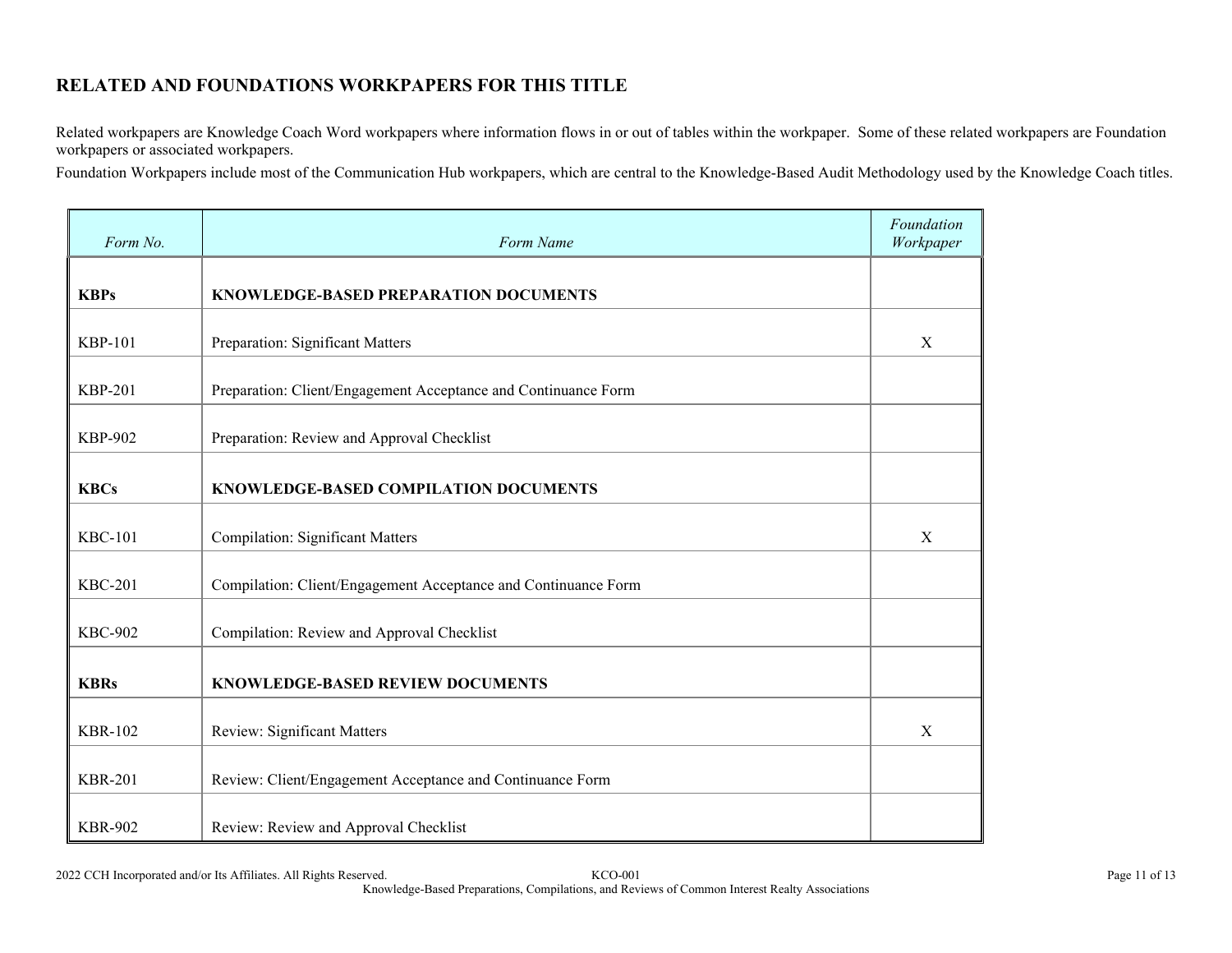| Form No.       | Form Name                                                                       | Foundation<br>Workpaper |
|----------------|---------------------------------------------------------------------------------|-------------------------|
| <b>PRPs</b>    | PREPARATION PROGRAMS                                                            |                         |
| <b>PRP-100</b> | <b>Engagement-Level Tailoring Questions</b>                                     | $\mathbf X$             |
| <b>PRP-101</b> | <b>Overall Preparation Program</b>                                              | X                       |
| <b>PRP-201</b> | Pre-Preparation Program: Procedures Performed Prior to a Preparation Engagement |                         |
| <b>PRP-202</b> | Preparation Program: Additional Procedures for Initial Year of Engagement       |                         |
| <b>PRP-801</b> | Preparation Program: Significant Risks and Uncertainties                        |                         |
| <b>CMPs</b>    | <b>COMPILATION PROGRAMS</b>                                                     |                         |
| <b>CMP-100</b> | <b>Engagement-Level Tailoring Questions</b>                                     | X                       |
| <b>CMP-101</b> | <b>Overall Compilation Program</b>                                              | X                       |
| <b>CMP-103</b> | Compilation Program: Pro Forma Financial Information                            |                         |
| <b>CMP-201</b> | Pre-Compilation Program: Procedures Performed Prior to a Compilation Engagement |                         |
| <b>CMP-202</b> | Compilation Program: Additional Procedures for Initial Year of Engagement       |                         |
| <b>CMP-801</b> | Compilation Program: Significant Risks and Uncertainties                        |                         |
| <b>REVs</b>    | <b>REVIEW PROGRAMS</b>                                                          |                         |
| <b>REV-100</b> | <b>Engagement-Level Tailoring Questions</b>                                     | X                       |